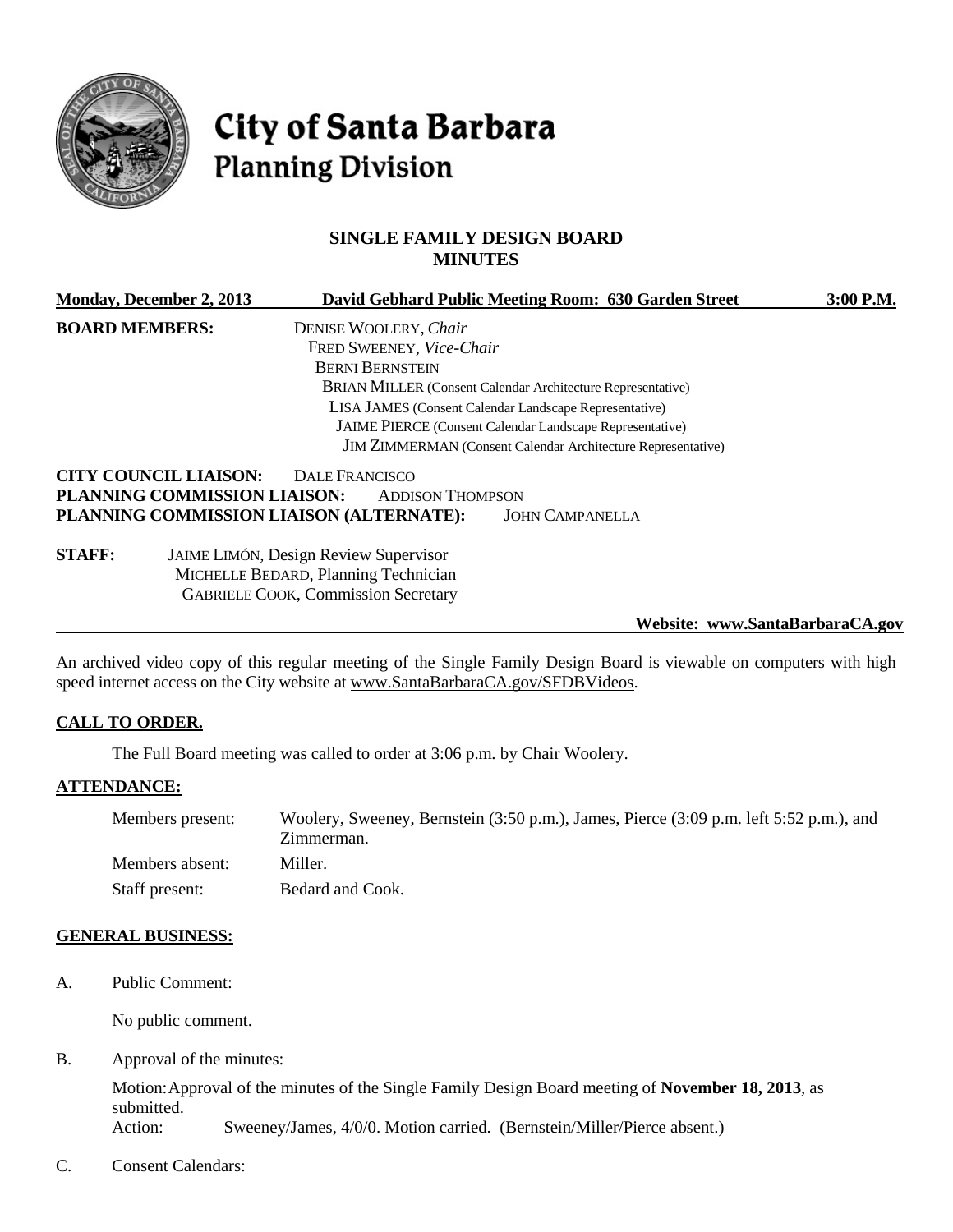- Motion: Ratify the Consent Calendar of **November 25, 2013**. The Consent Calendar was reviewed by Zimmerman/Pierce. Action: James/Sweeney, 4/0/0. Motion carried. (Bernstein/Miller/Pierce absent.) Motion: Ratify the Consent Calendar of **December 2, 2013**. The Consent Calendar was reviewed by Zimmerman/Pierce. Action: James/Sweeney, 5/0/0. Motion carried. (Bernstein/Miller absent.)
- D. Announcements, requests by applicants for continuances and withdrawals, future agenda items, and appeals.
	- a. Ms. Bedard made the following announcements:
		- a) Board member Bernstein will be late.
		- b) Planning Commission will review amendments to the Santa Barbara Municipal Code 2887.170 for Fences, Screens and Hedges Ordinance on December 5, and likely to return on December 19, 2013. If Board members would like to attend those hearings they are welcome to or they can submit comments to Renee Brooke, Senior Planner.
		- d) Reminder that the December 30, 2013, meeting is canceled. The December 16, 2013, meeting is the last meeting of the year, Board members please confirm attendance for quorum for the December 16, 2013, meeting as Board member Pierce will be absent.
		- c) Item  $\#3$ , 311 Via Alicia is moved to Item  $\#4$ , at the approximate time of 4:10 p.m. and Item  $\#6$ , 711 Circle Drive will be moved to Item #3, at approximately 3:50 p.m. The remaining items will be reviewed in the remaining subsequent order, item #5 – 438 Conejo Rd., item #6 – 2400 Mount Calvary Rd., and item #7 – 1562 Marquard Terrace.
	- b. Board member Sweeney posed a question to the Board if they would like to have another discussion regarding the Hedge Ordinance prior to returning to the Planning Commission. The majority of the Board felt that another discussion was not necessary. Staff advised the Board that they are welcome to attend and present comments/questions at the Planning Commission hearing.
- E. Subcommittee Reports.

No subcommittees.

# **REVIEW AFTER FINAL**

# **1. 1121 WALNUT AVE R-3 Zone**

**(3:10)** Assessor's Parcel Number: 039-202-006 Application Number: MST2011-00409<br>Owner: Alamar II, LLC Alamar II, LLC Applicant: Dario Pini Architect: Murphy and Associates

> (Proposal to demolish the existing, 770 square foot, one-story, single-family residence, and construct a 1,885 square foot, two-story, single-family residence, including an attached, 400 square foot, two-car garage. The proposal includes a new 5-foot tall stucco wall in the front yard. The proposed total of 1,885 square feet on a 6,750 square foot lot is 66% of the maximum guideline floor-to-lot area ratio (FAR). The project will address violations in ENF 2011-00778.)

# **(Review after final for alterations to railing materials, window alterations to eliminate the window mullions, and the addition of a water heater closet.)**

Actual time: 3:15 p.m.

Present: Bryan Murphy, Architect; Dario Pini, Applicant.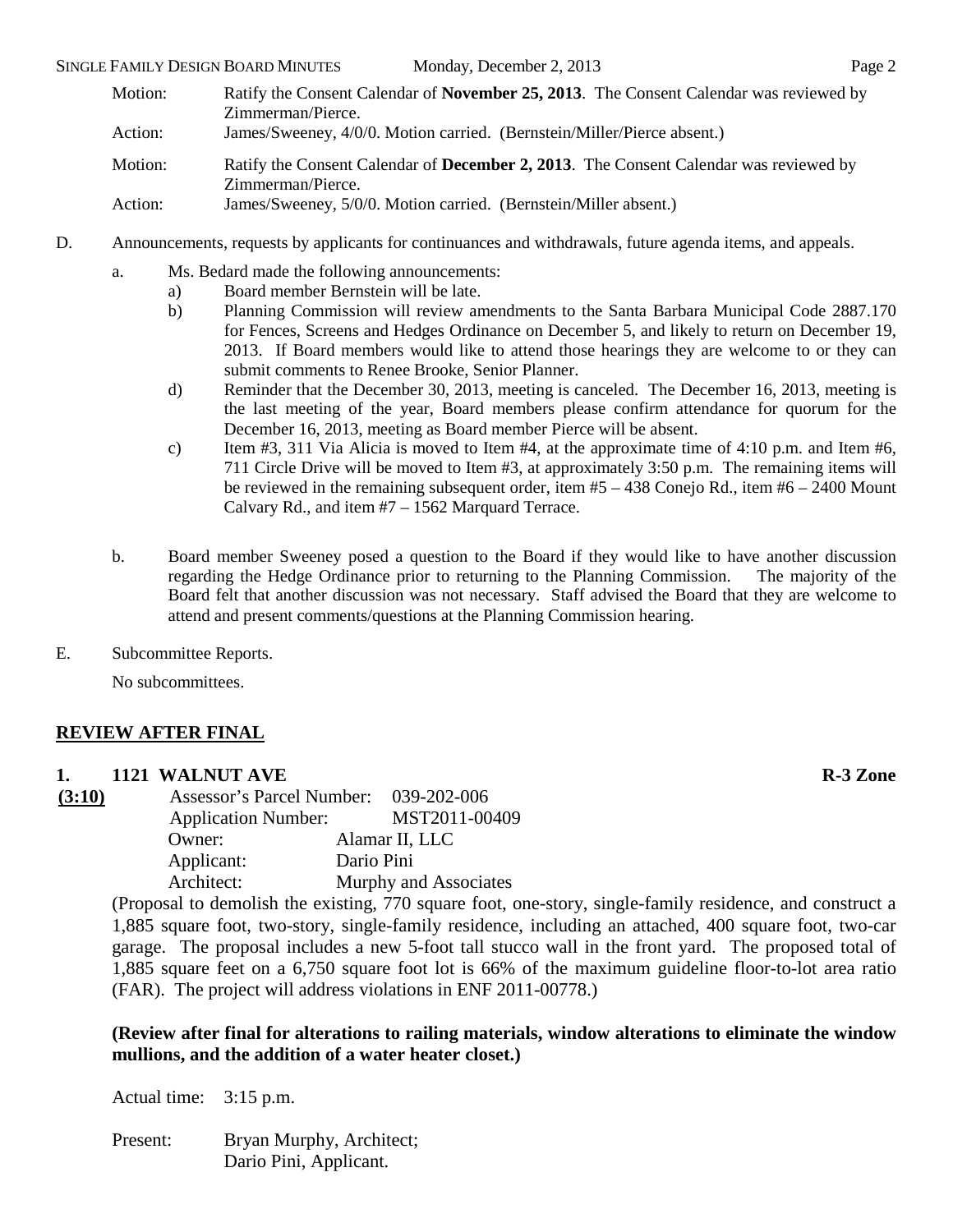Public comment opened at 3:21 p.m. As no one wished to speak, public comment was closed.

A letter of expressed concerns from Paula Westbury was acknowledged.

**Motion: The revised railing materials and the new water heater closet are approved as submitted of the Review After Final. The revised windows are not approved. The project was conditioned for the applicant to return the windows to match the windows as indicated in the original approval (on May 14, 2012).**

# **FINAL REVIEW**

# **2. 1576 LA VISTA DEL OCEANO DR E-1 Zone**

**(3:30)** Assessor's Parcel Number: 035-180-058 Application Number: MST1999-01043 Owner: Alfred Asman Architect: Chris Manson-Hing

(This is a revised project for major design alterations for a project that received final design approval in 2006. There is an active building permit issued for the approved design, which involves the construction of a new three-story, 3,940 square foot, single-family residence, with an attached two-car garage, and is 99% of the required floor-to-lot area ratio (FAR). The revised application proposes to reduce the project to a new, two-story, 3,565 square foot single-family residence, with an attached two-car garage. The revised project resulting in 81% of the required floor-to-lot area ratio (FAR) and includes a 50% reduction for a portion of the lower floor area. The project requires compliance with Planning Commission Resolution No. 063-05, approved on October 6, 2005.)

# **(Final Approval requested. Project Design Approval was granted on June 17, 2013.)**

Actual time: 3:27 p.m.

Present: Chris Manson-Hing, Architect; Ed Tebo, Owner.

Public comment opened at 3:48 p.m. As no one wished to speak, public comment was closed.

A letter of expressed concerns from Paula Westbury was acknowledged.

**Motion: Final Approval as submitted.** Action: *Zimmerman/Sweeney, 6/0/0. Motion carried.* (Miller absent).

The ten-day appeal period was announced.

Action: Pierce/James, 4/1/0. Motion carried. (Sweeney opposed, Bernstein/Miller absent).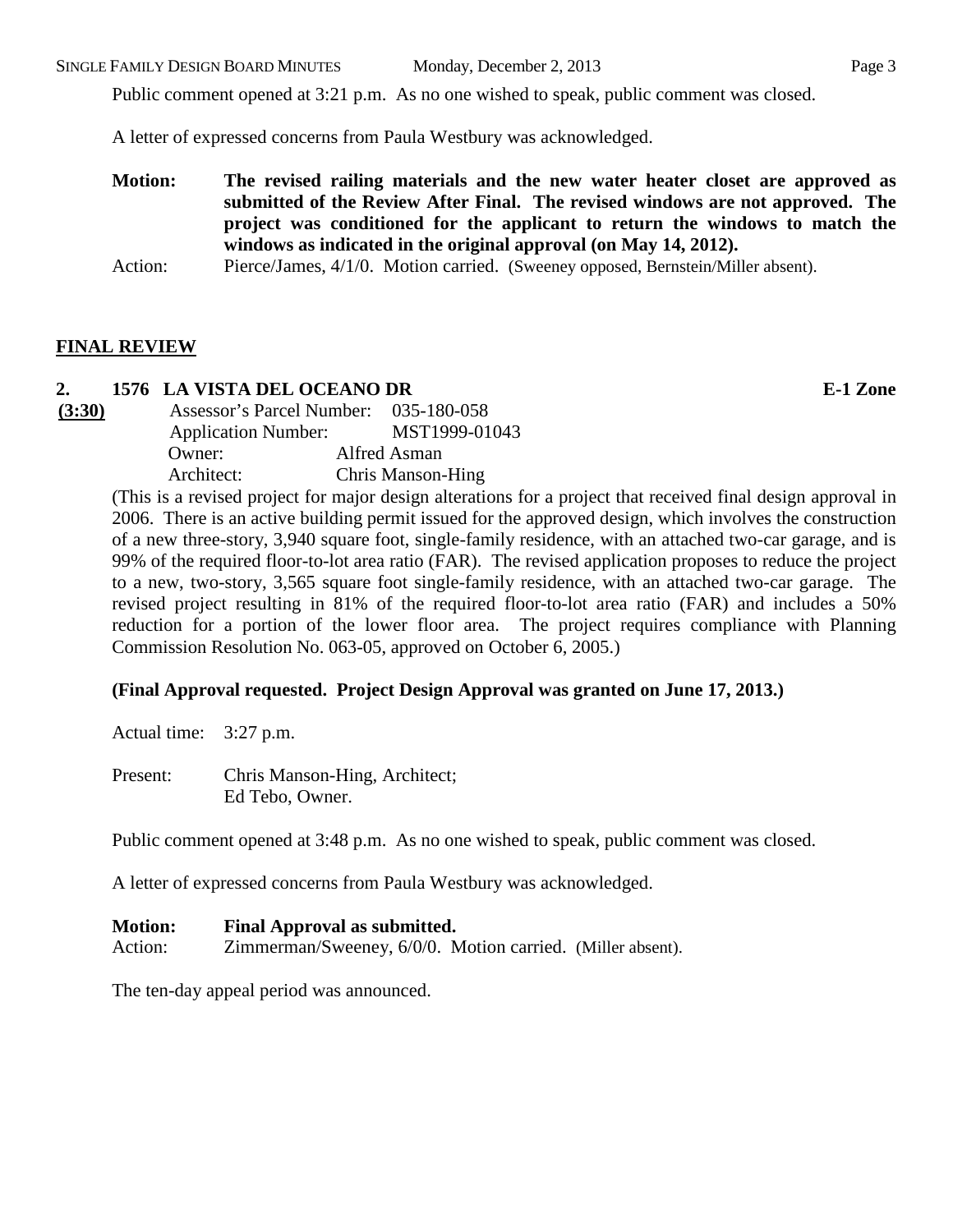# **\*\*THE FOLLOWING AGENDA ITEM WAS REVIEWED OUT OF AGENDA ORDER\*\***

# **PROJECT DESIGN REVIEW**

**3. 11 VIA ALICIA E-1 Zone**

**(3:50)** Assessor's Parcel Number: 015-311-003 Application Number: MST2013-00052 Owner: Peter Trent Architect: Dawn Sherry

(Proposal for site alterations, exterior alterations, and a minor interior remodel to an existing three-story, 3,423 square foot, single-family residence, with an attached two-car garage, located on a 15,681 square foot lot in the Hillside Design District. Alterations include converting 258 square feet of existing storage area to habitable addition, the demolition and replacement of existing decks with new, door and window alterations, and a new swimming pool and site walls. The proposal includes approximately 30 cubic yards of cut for the new pool. The proposal results in a development total of 3,681 square feet and is 84% of the guideline floor-to-lot area ratio (FAR).)

# **(Project Design Approval requested. The project was last reviewed on November 18, 2013.)**

Actual time: 4:39 p.m.

Present: Dawn Sherry, Architect; Kate Dole, Landscape Architect; Lauren Deason, with Sherry and Associates.

Public comment opened at 4:46 p.m. As no one wished to speak, public comment was closed.

- **Motion: Project Design Approval with the finding that the Neighborhood Preservation Ordinance criteria have been met as stated in Subsection 22.69.050 of the City of Santa Barbara Municipal Code and continued indefinitely to the Full Board with the following comment:**
	- 1) The Board had positive comments regarding consistency and appearance, neighborhood compatibility, quality of architecture and materials and landscape, and good neighbor guidelines.
- Action: James/Pierce, 3/1/2. Motion carried. (Sweeney opposed, Bernstein/Woolery abstained, Miller absent).

The ten-day appeal period was announced.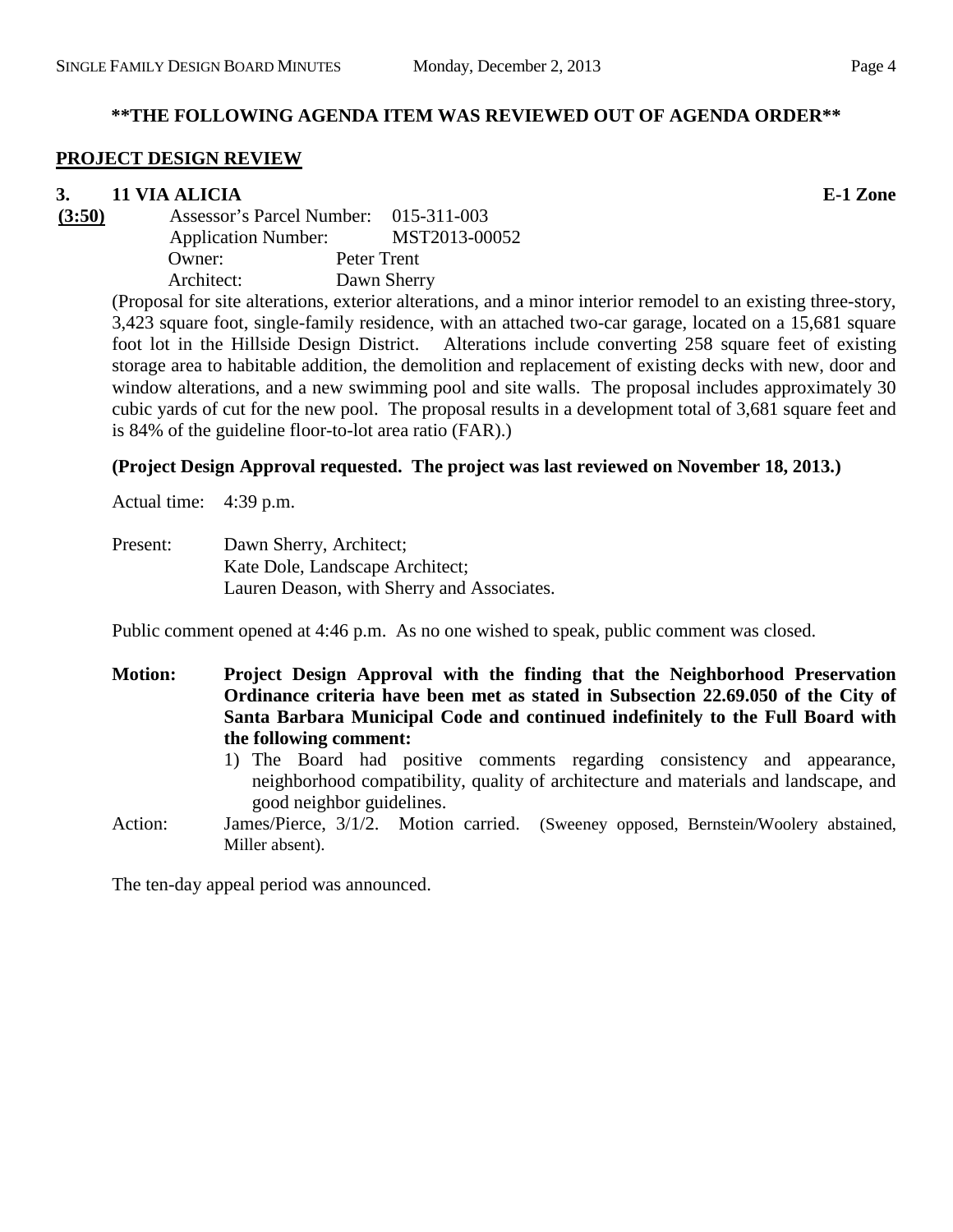# **SFDB-CONCEPT REVIEW (CONT.)**

# **4. 438 CONEJO RD A-1 Zone**

**(4:10)** Assessor's Parcel Number: 019-061-013 Application Number: MST2013-00336 Owner: Luis Fernandez Architect: Jose Luis Esparza Landscape Architect: Bill Mellett

> (Proposal to construct a three-story, 1,892 square foot, single-family residence and an attached 400 square foot two-car garage. The previous residence was destroyed in the Tea Fire. The proposal includes the removal of six (6) existing trees, new site walls and decks, 299 cubic yards of site grading, including 243 cubic yards of export. The proposal includes Staff Hearing Officer review for requested zoning modifications. The proposed total of 2,292 square feet, located on a 6,880 square foot parcel in The Hillside Design District, is 79% of the maximum floor-to-lot area ratio (FAR).)

> **(Third concept review. Comments only; project requires environmental assessment and Staff Hearing Officer review for requested zoning modifications. The project was last reviewed on November 18, 2013.)**

Actual time: 4:57 p.m.

Present: Jose Luis Esparza, Architect; Bill Mellet, Landscape Architect; Luis Fernandez, Owner.

Public comment opened at 5:13 p.m. As no one wished to speak, public comment was closed.

#### **Motion: Continued indefinitely to the Full Board with comments:**

- 1) The Board finds the third story *may* be supportable, however carries forward the comment from the prior minutes for the applicant to provide an analysis of the 20 closest lots to provide clarification of the existing and approved one, two, and threestory homes in the immediate neighborhood, in order to verify neighborhood compatibility.
- 2) Provide a two-story alternative.
- 3) Study the (east elevation) downspouts on first and second floors.
- 4) Study the connection of the first story roof and how it intersects at the tower element.
- 5) Provide further study of and example photographs of the exterior staircase.
- 6) Study the landscape plan for a revised design approach at the front entry way to designate a pedestrian only entry (no vehicle access/parking).
- Action: Sweeney/Zimmerman, 6/0/0. Motion carried. (Miller absent).

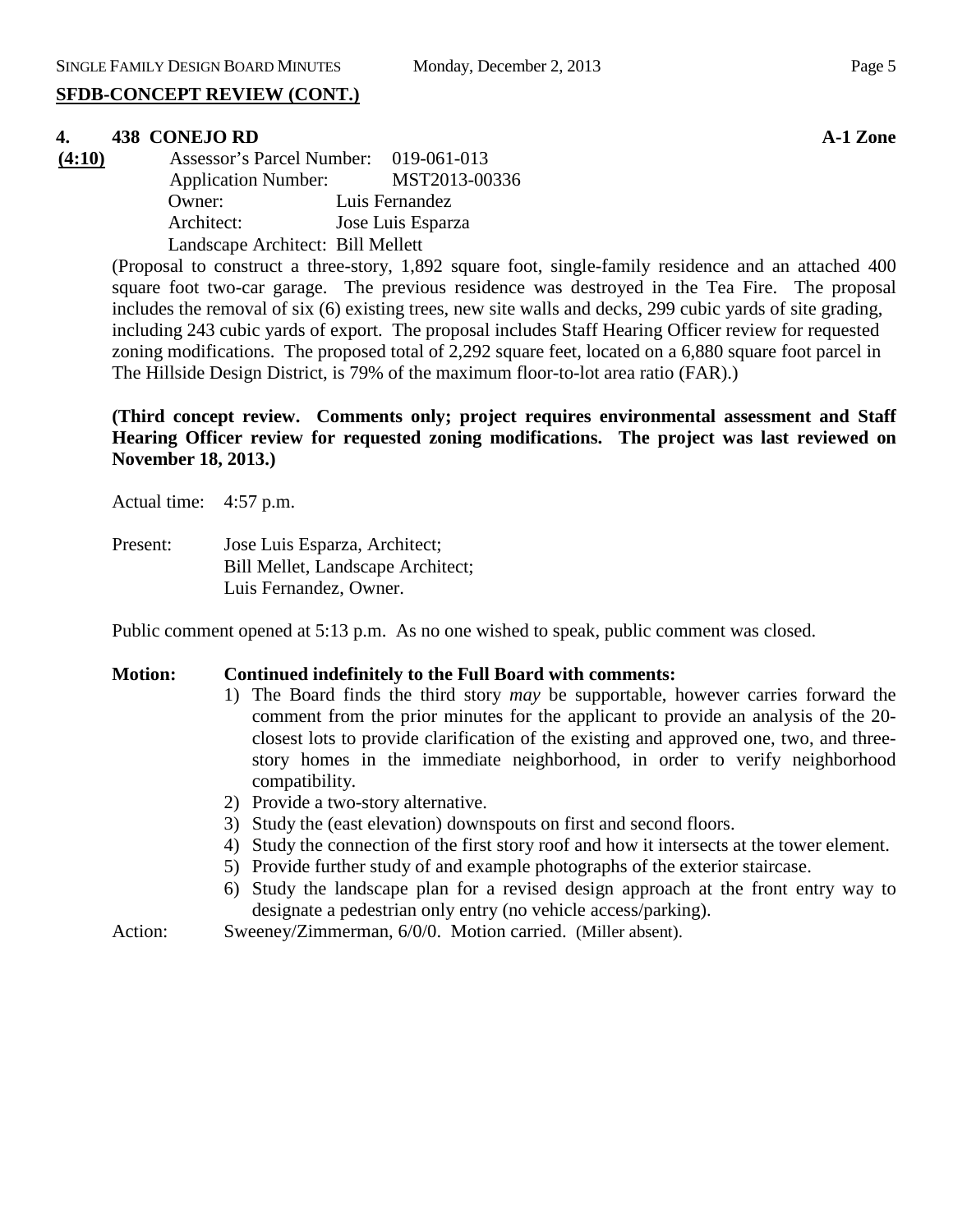## **SFDB-CONCEPT REVIEW (CONT.)**

# **5. 2400 MOUNT CALVARY RD A-1 Zone**

| (4:40) | Assessor's Parcel Number: 021-040-049 |                      |
|--------|---------------------------------------|----------------------|
|        | <b>Application Number:</b>            | MST2012-00089        |
|        | Owner:                                | Charles M. Blizz     |
|        | Agent:                                | <b>Brent Daniels</b> |

(Concept review to construct a 500 square foot, one-story, modular, single-family residence located on a 4.5 acre lot in the Hillside Design District. The proposal includes approximately 120 cubic yards of site grading to be balanced on site. The proposal will replace the original house which was destroyed in the Tea Fire. Plans to rebuild a new, 2,000 square foot, one-story, single-family residence has been temporarily abandoned.)

**(Second concept review. Comments only; project requires Environmental Assessment. The project was last reviewed at Consent on March 26, 2012.)**

Actual time: 5:33 p.m.

Present: Brent Daniels, Architect; Hugh Brownly, Construction Manager.

Public comment opened at 5:46 p.m. As no one wished to speak, public comment was closed.

A letter of expressed concerns from Paula Westbury was acknowledged.

#### **Motion: Continued indefinitely to Full Board with comments:**

- 1) Provide a site plan to indicate landscaping around the structure.
- 2) The Board finds the approach for a modular is acceptable.
- 3) Provide color palette (to compliment the natural landscape, i.e. gold and yellow hues).
- 4) Provide a design for the proposed car port.
- 5) The Board encourage that the future buildings should be designed in a compatible architectural style.
- Action: Sweeney/Bernstein, 5/0/0. Motion carried. (Miller/Pierce absent).

# **\*\*THE FOLLOWING AGENDA ITEM WAS REVIEWED OUT OF AGENDA ORDER\*\***

#### **SFDB-CONCEPT REVIEW (CONT.)**

#### **6. 711 CIRCLE DR R-1 Zone**

| (5:10) | Assessor's Parcel Number: 013-101-007 |                     |
|--------|---------------------------------------|---------------------|
|        | <b>Application Number:</b>            | MST2013-00468       |
|        | Owner:                                | <b>Floppy Trust</b> |
|        | Designer:                             | John Forbyn         |
|        | Engineer:                             | Kevin Vandervort    |

(Proposal to construct a 108 square foot one-story addition to an existing 1,345 square foot, one-story, single-family residence with an attached, 412 square foot, two-car garage. The proposal includes a 14 square foot garage addition, a new roof, remove and replace the driveway and patio, window and door alterations, and 145 cubic yards of grading. The project will address zoning violations identified in ZIR2011-00126 to include the removal of the "as-built" skylights and trellis, and over-height hedges. the proposed total of 1,879 square feet, located on a 13,503 square foot lot in the Hillside Design District, is 45% of the guideline floor-to-lot area ratio (FAR).)

# **(Referred from Consent review on November 18, 2013. Comments only; project requires environmental assessment.)**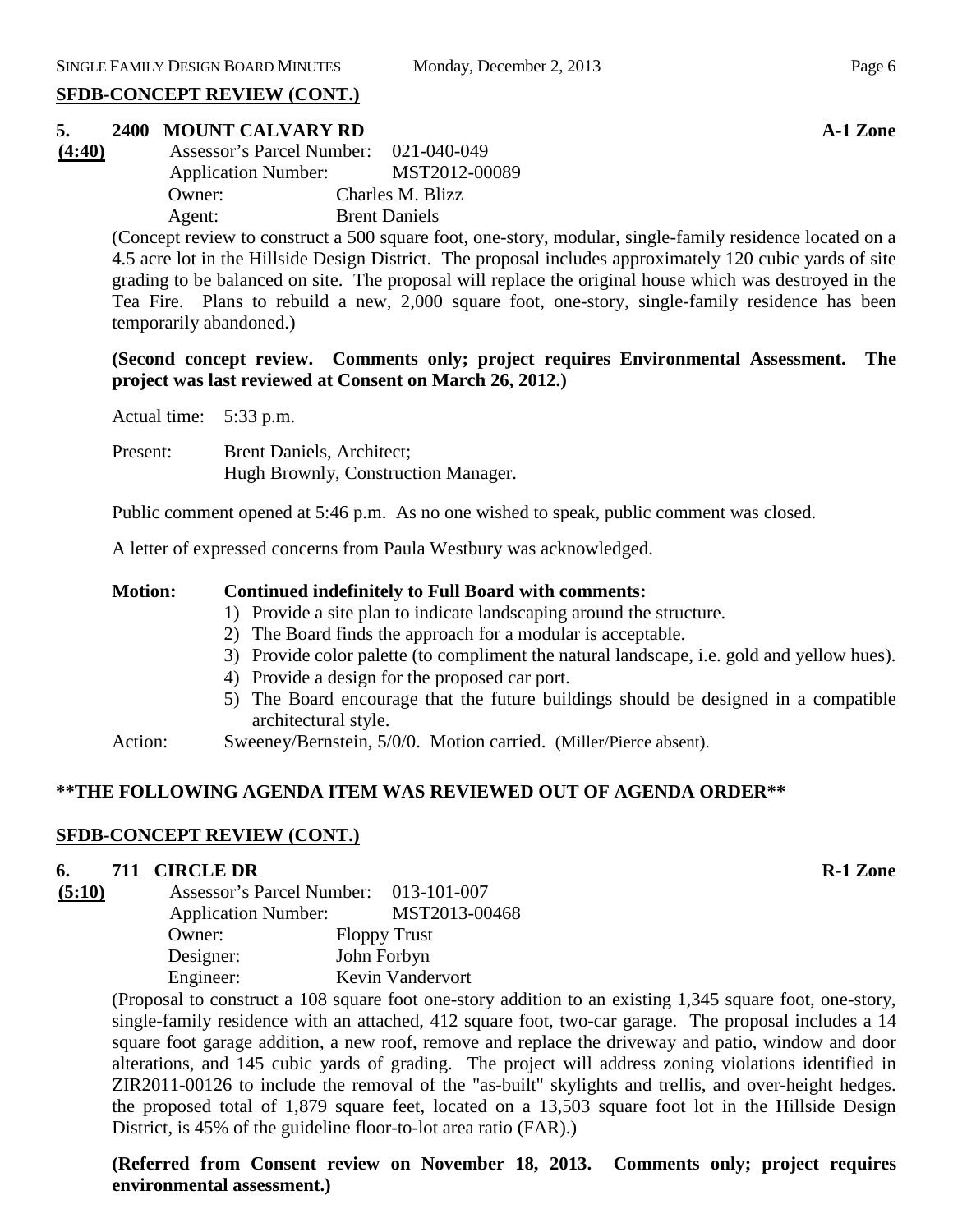Actual time: 3:55 p.m.

Present: John Forbyn, Designer.

Public comment opened at 4:17 p.m. As no one wished to speak, public comment was closed.

#### **Motion: Continued indefinitely to Full Board with comments:**

- 1) Provide further detailing to demonstrate how water runs off of the flagstone driveway.
- 2) Study a permeable design solution for the driveway.
- 3) The Board supports the general shape of plans and proposed additions.
- 4) Study the garage door design; provide manufacturer specifications of the proposed garage door). Study the garage windows.
- 5) Study all the windows for locations, sizes, and proportions for a more consistent design approach.
- 6) Study the den window.
- 7) Study the bathroom window on the north elevation.
- 8) Study the window proportions and size on the south elevation.
- 9) Study the bay window on the west elevation for size, shape, treatment and relationship to other windows.
- 10) Study the consistency of the window fenestrations on the east and west elevations.
- 11) Study the door entry on the east elevation.
- 12) Study the design of the roof cupola.
- 13) Include cut sheets of landscape and site lighting.

Action: Sweeney/James, 6/0/0. Motion carried. (Miller/Pierce absent).

# **SFDB-CONCEPT REVIEW (CONT.)**

#### **7. 1562 MARQUARD TERR R-1 Zone**

| (5:40) | Assessor's Parcel Number:  | 041-031-018      |
|--------|----------------------------|------------------|
|        | <b>Application Number:</b> | MST2013-00424    |
|        | Owner:                     | Joanne Gronquist |
|        | Architect:                 | Joe Ewing        |

(Proposal for a 477 square foot, one-story addition and 144 square foot, two-story addition to an existing 1,352 square foot, two-story, single-family residence, with a 396 square foot, detached, two-car garage, and 238 square foot, detached storage structure. The project includes window and door alterations, replacement of existing siding with stucco, a new standing seam metal roof, and demolition and reconstruction of 49 square feet of the existing garage. The proposed total of 2,607 square feet, located on an 8,411 square foot parcel in the Hillside Design District, is 79% of the required floor-to-lot area ratio (FAR). The project includes Staff Hearing Officer review for requested zoning modifications.)

**(Second concept review. Comments only; project requires environmental assessment and Staff Hearing Officer review for requested zoning modifications. The project was last reviewed on November 4, 2013.)**

Actual time: 6:02 p.m.

Present: Joe Ewing, Architect; Tim Gronquist, Owner; Joanne Gronquist, Owner.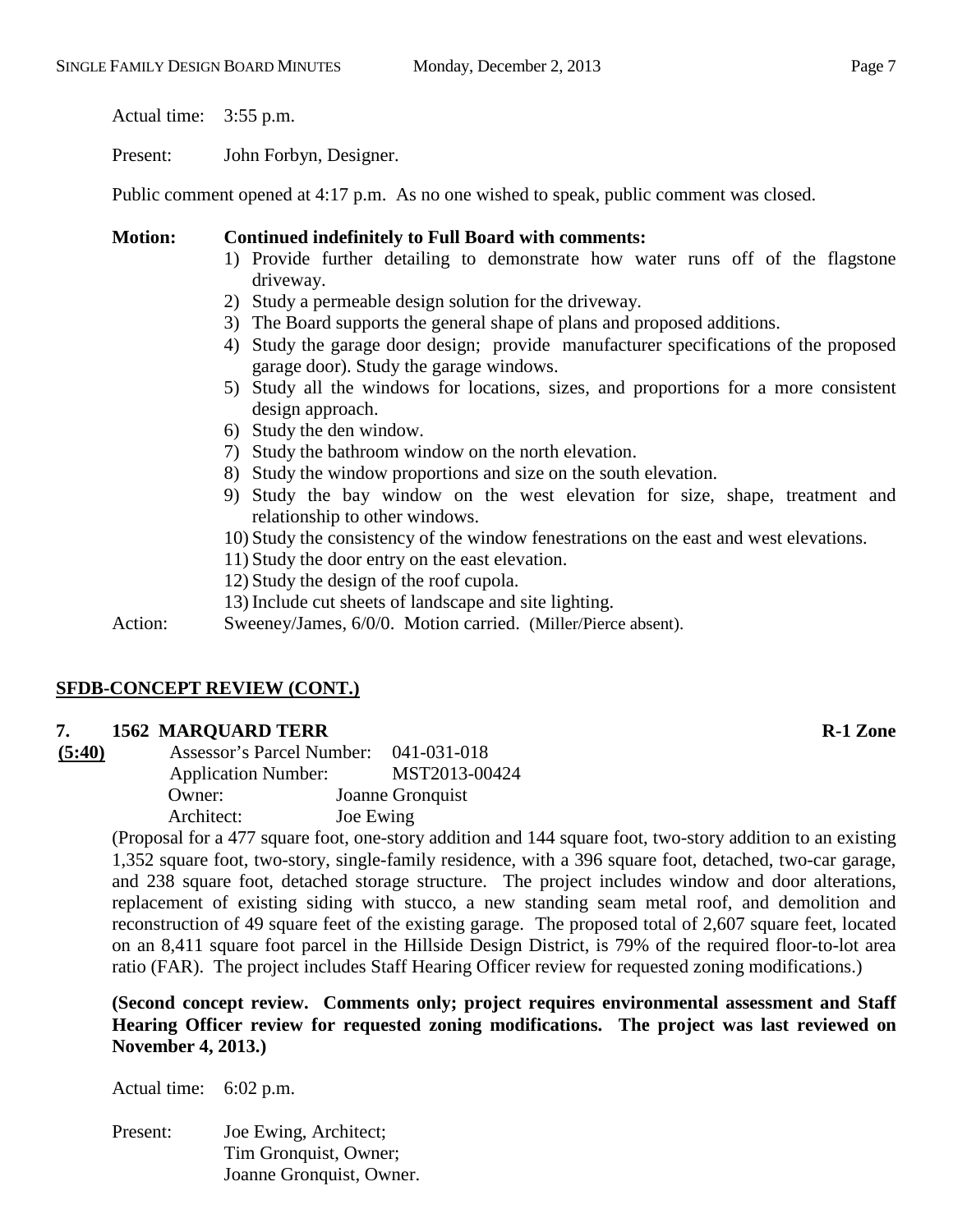Public comment opened at 6:11 p.m. As no one wished to speak, public comment was closed.

A letter of expressed concerns from Paula Westbury was acknowledged.

- **Motion: Continued indefinitely to Full Board with comments:** 
	- 1) Study the reconfiguration of the front three windows on the south elevation.
	- 2) Study the window proportions of the second floor bathroom in relationship to the pitch of the roof.
	- 3) Provide the chimney cap details.
	- 4) Study the widow fenestration for consistency on the east/west/north elevations.
	- 5) Provide the front staircase railing details.
	- 6) Study the odd shaped windows on the west and north elevations.
	- 7) Provide the roof venting details.
	- 8) The Board is not supportive of the skylights as proposed. Study the skylight placements and integrate into the roof.
	- 9) Provide the gutter and downspout locations and details.
	- 10) Provide the color and materials board.

Action: Sweeney/James, 5/0/0. Motion carried. (Miller/Pierce absent).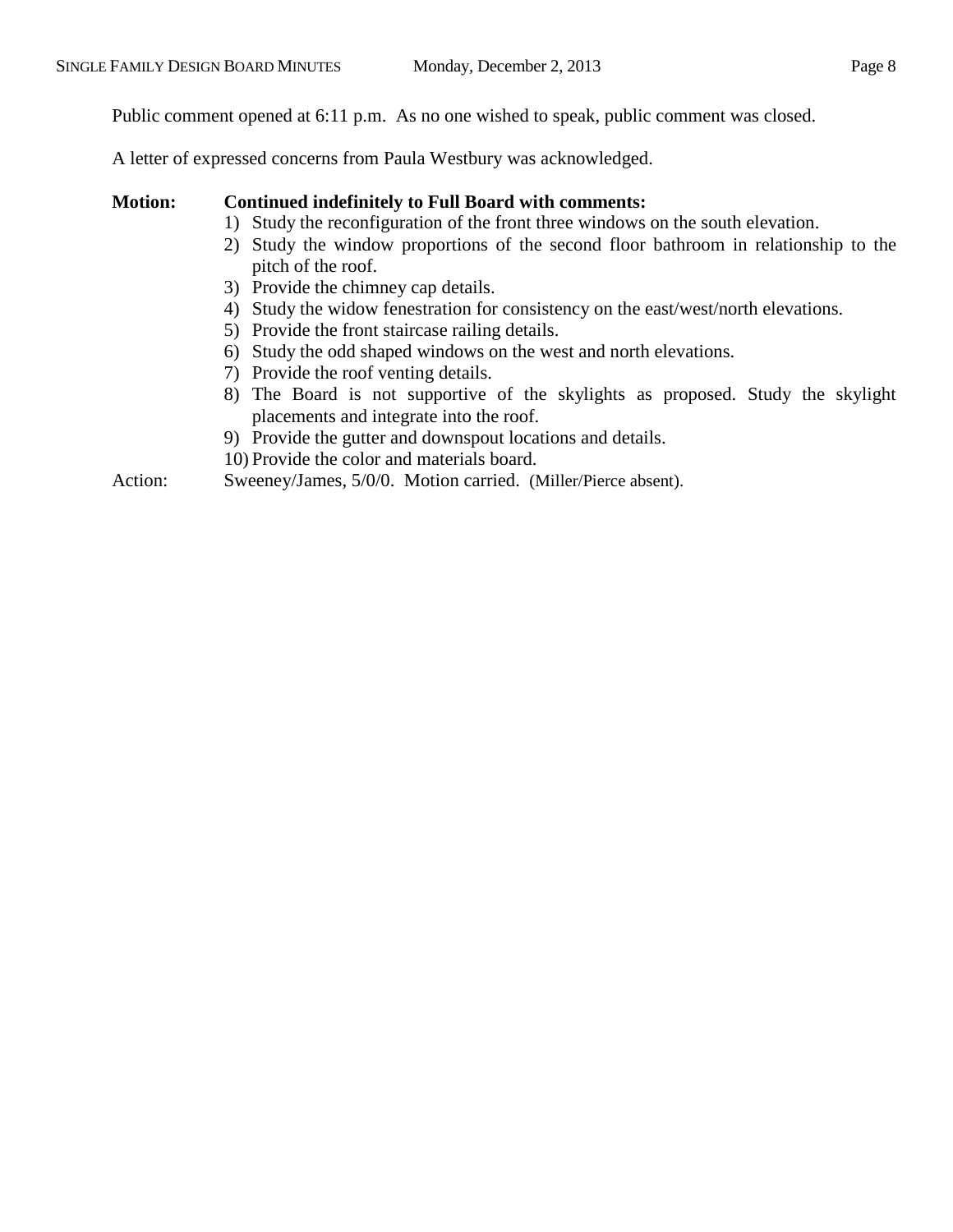# **CONSENT CALENDAR (11:00 A.M.)**

# **REVIEW AFTER FINAL**

# **A. 376 LAS ALTURAS RD A-1 Zone**

| <b>Assessor's Parcel Number:</b> | 019-312-021           |
|----------------------------------|-----------------------|
| <b>Application Number:</b>       | MST2010-00123         |
| Owner:                           | Kevin G. Cravens      |
| Architect:                       | Sherry and Associates |
| Contractor:                      | Ken Ruiz              |

(Proposal to replace a 1,979 square foot house and 488 square foot garage destroyed in the Tea Fire. Proposed is a 4,005 square foot, three-story, single-family residence, attached 523 square foot two-car garage, pool, decks, and 390 total cubic yards of grading. The proposed total of 4,528 square feet, located on a 1.1 acre lot in the Hillside Design District, is 90% of the maximum guideline floor-to-lot area ratio (FAR).)

# **(Review After Final for minor site landscaping alterations and the addition of a new secondary pedestrian access bridge from the residence to the driveway.)**

# **Approval of the Review After Final with the following comments:**

- 1) Approval of the new pedestrian access bridge (above the driveway).
- 2) The Board understands that there will be a light fixture installed at the step of the bridge, and it will comply with the City Lighting Ordinance.
- 3) Landscaping items to be continued to the December 16, 2013, Consent review.

# **REFERRED BY FULL BOARD**

# **B. 1110 ALAMEDA PADRE SERRA E-1 Zone**

Assessor's Parcel Number: 019-242-022 Application Number: MST2011-00282 Owner: Traci Marie Kelemen

(Proposal to address violations listed in enforcement case ENF2009-00392 which involves a series of site work and minor alterations to the existing, 1,971 square foot, single-family residence, located on a 9,413 square foot lot in the Hillside Design District. The proposed project includes permitting the 'asbuilt' conversion of the carport to a 420 square foot, two-car, garage, provide a new uncovered on-site guest parking space, replace the existing concrete driveway with a new permeable driveway, revise the existing front entry with new porch, steps, and pathway, demolish the existing 'as-built' site retaining walls and construct a series of new engineered site retaining walls, a new driveway gate, and a new wood fence along the north and east property line. The proposed project includes a total of 405 cubic yards of site grading. A Public Works encroachment permit is being pursued for the replacement of an 'as-built' retaining wall located within the public right-of-way.)

# **(Final Approval requested.)**

**Final Approval with the condition to revise the SWMP plan to indicate the drains to outlet into the planter above the driveway.**